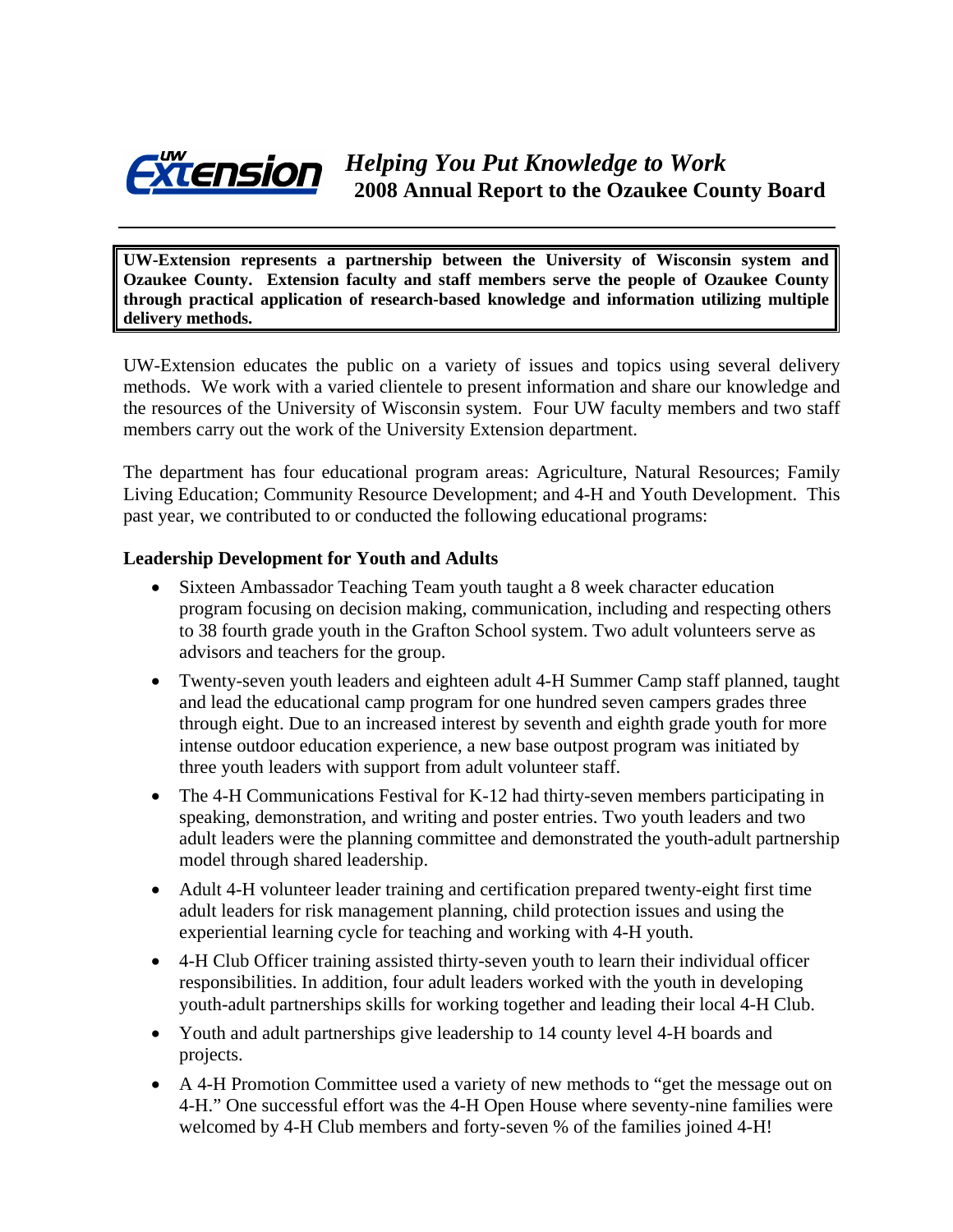#### **4-H Clubs and Volunteerism**

- Twelve 4-H clubs had approximately five hundred seventy-one enrolled members and four hundred twenty-five families.
- Two hundred thirty-eight adults and one hundred eight youth members serve in volunteer leadership roles teaching 4-H members, organizing clubs and projects, promoting the benefits of 4-H participation to families. In addition community resource people serve on the 4-H Foundation Board, teach at leadership and project workshops, and present educational programs at local 4-H Club meetings.
- Thousands of community service hours are contributed each year by 4-H youth, adult leaders and families helping people in need, organizing collections, cleaning up the environment and completing needed projects throughout Ozaukee County.

# **Parenting Education and Child Care Professional Education**

- *Parenting the First Year* educational newsletters mailed monthly with more than 100 families requesting the information, and *Parenting the Second and Third Years* newsletters sent bimonthly to more than 125 families. *Parenting Future Readers* insert is included bimonthly with the newsletters.
- *Better Kid Care*-Provided 8 educational programs, including *Helping to Raise Healthy Eaters, Building Pillars of Character, Interacting Professionally with Families and Communicating with Families*, for continuing education training credits attended by more than 40 family and center based childcare professional and early childhood teachers. End of session evaluations indicated knowledge gained and plans to use the information in their work with children. As a result of a six part series, *Connecting with Families*, all participants indicated an increased commitment to working with families. 75% of those responding to a follow up survey indicated changes and activities to create a more family friendly environment and connect with families.
- *Raising Healthy Eaters*-Multi programs to 18 mothers of preschoolers and a group presentation to 15 moms. Topics covered helping children develop healthy eating habits, introducing new foods to children, dealing with choosy eaters and managing touch mealtime situations. Moms involved with more than one session indicated increased confidence in feeding their child and lots of new ideas gained.
- *Ozaukee County Home and Community Education Association* (HCE) volunteers read to 25 children at two Port Washington and Saukville child care centers, and gifted eight different books to the children. They are part of the Wisconsin Book Worms program which has provided close to 400,000 books over the last ten years. The Ozaukee County HCE organization awarded two \$700 scholarships in 2007.

# **Strengthening Families, Individuals and Communities**

• Developmental Assets Building in Youth-increasing the positive experiences that youth need to become responsible, caring and successful adults. The *Port Washington-Saukville United for Youth* group coordinated the 8th annual Teen/Law Enforcement Forum at the High School, and students volunteered in many community activities including raising over \$1400 for Advocates with a special event.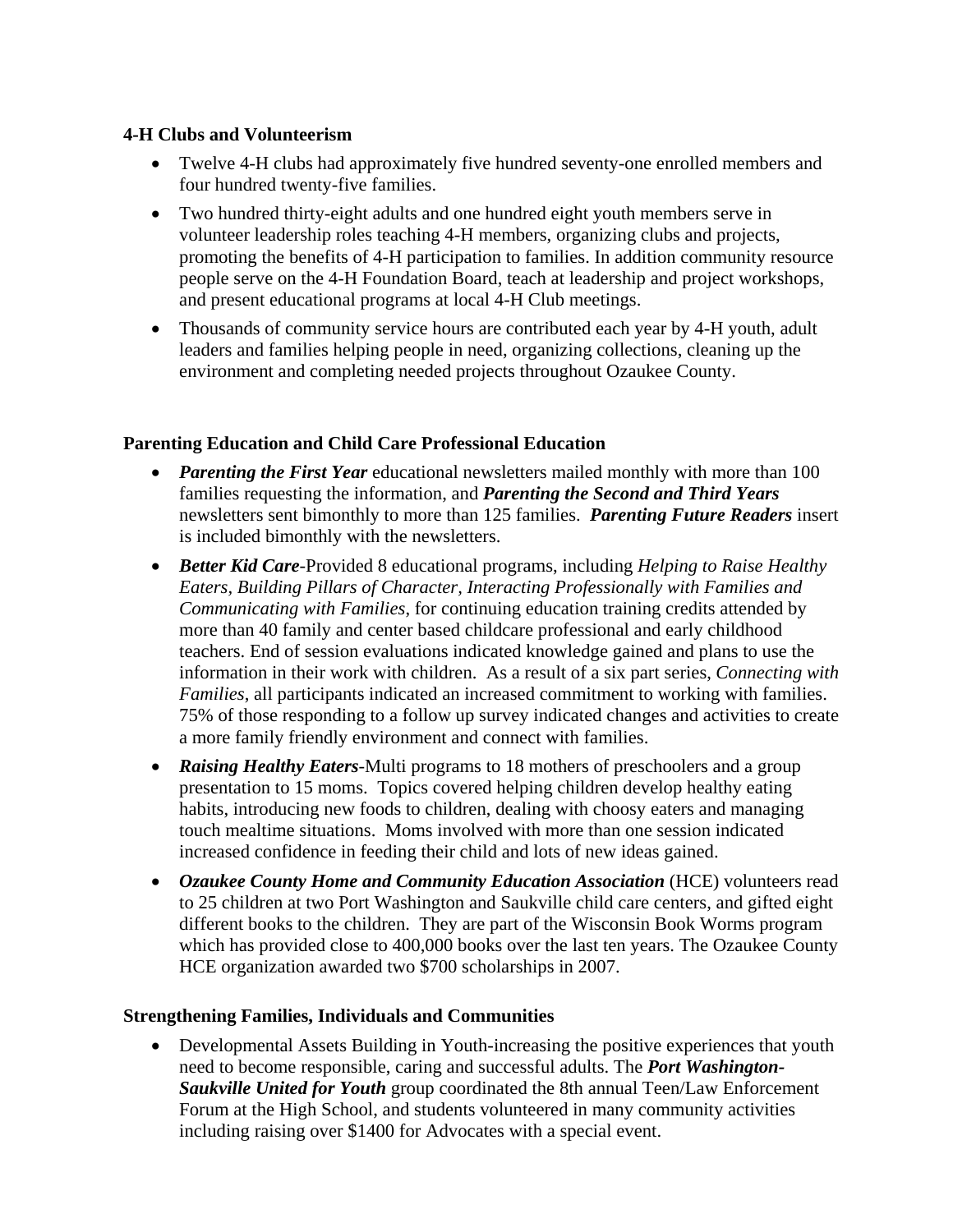- **"***Powerful Tools for Caregiving Taking Care of You"-* This seven week educational series, co-facilitated with ARDC and offered three times in 2007, reached 28 caregivers who increased confidence as providers, reduced their stress levels, implemented various action plans, learned about useful resources and that they are not alone in their care giving roles. The annual Reunion picnic brought together 16 providers to review tools learned in the series and network with other caregivers.
- *Who Gets Grandma's Yellow Pie Plate?* Presentation to 15 people who learned about decision making for distribution of non-titled property and impact of family communication on inheritance issues. All participants indicated they are better prepared to deal with transfer of non-titled property.

#### **Local Government**

- Co-facilitate the First Friday's Forum Series at MATC, which are countywide community forums that focus on contemporary issues that impact county residents. Five forums were held in 2007. 212 people attended these forums, which averages 42 participants per forum. County residents, elected officials, educators, business leaders and local government officials participated each month.
- Co-facilitated three Local Ozaukee Government Information Network (LOGIN) meetings. Representatives from at least seven communities and Ozaukee County attended these sessions. Topics included Pictometry; State Budget and pending legislation; and an update on the Ozaukee County Multi-Jurisdictional Comprehensive Plan.

# **Land Use**

- Provided educational resources for the Ozaukee County Comprehensive Planning Board; Citizen Advisory Committee; Land Evaluation and Site Assessment Work Group; Housing, Economic Development and Cultural Resources Work Group; and local municipalities in Ozaukee County.
- Maintain www.co.ozaukee.wi.us/smartgrowth
- Two workshops on comprehensive plan elements were developed by Paul Roback, the county planner, and staff from the Southeastern WI Regional Plan Commission. An intergovernmental cooperation workshop was conducted and included local municipal presenters on boundary agreements and shared services.
- Coordinated and maintained the distribution of the Comprehensive Planning E-Newsletter. Three newsletters were distributed to 170 e-mail addresses, which includes local elected officials, local municipal staff, State agency staff and county residents.
- Developed a series of Fact Sheets entitled "Ozaukee County: What will we look like in 30 years?" Four individual Fact Sheets on timely topics were developed.

# **Community & Economic Development**

• Represented Ozaukee County on the Home Consortium Board and the Regional Economic Partnership.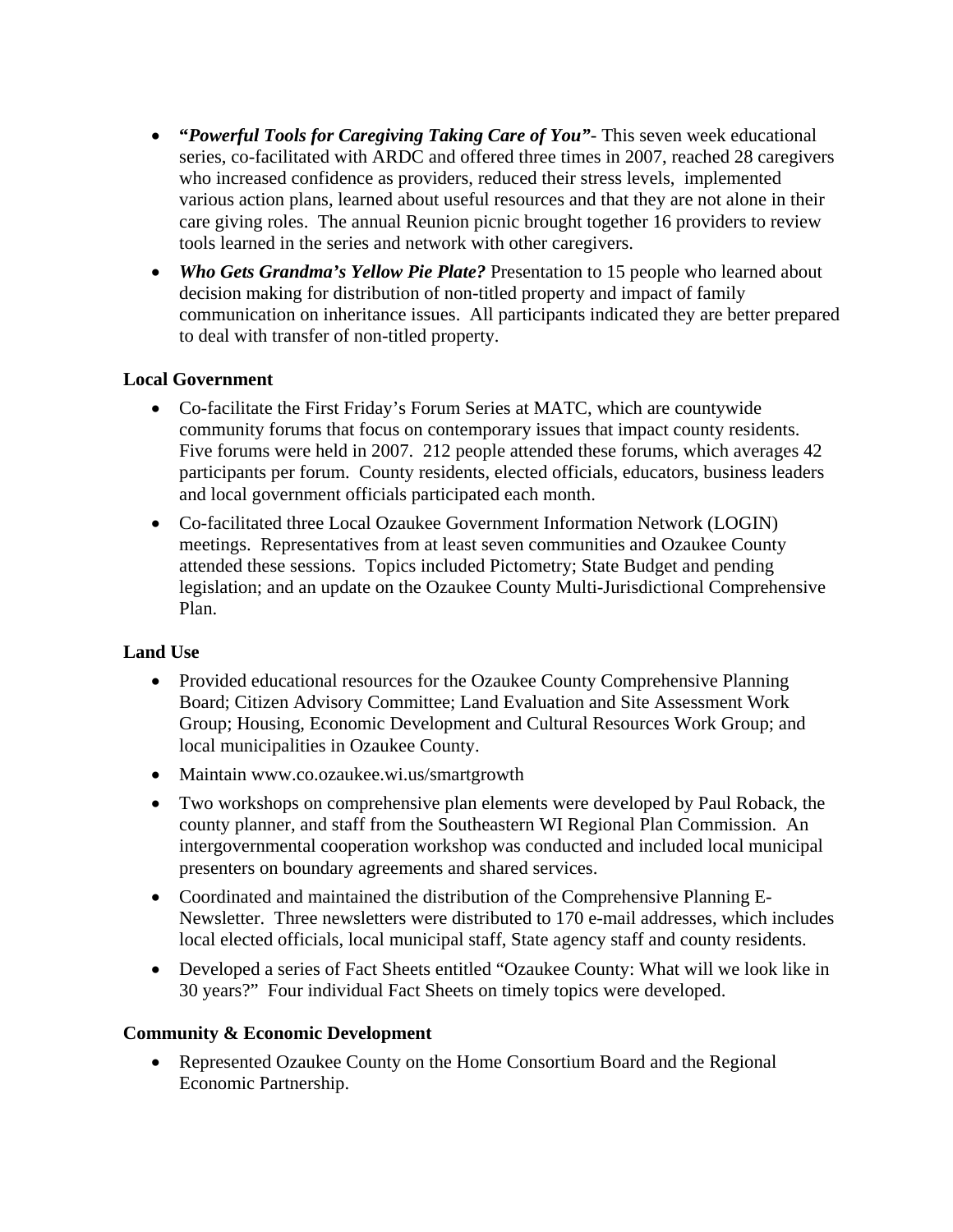- Coordinated First Steps, a pre-venture business counseling workshop, for 12 participants. Coordinated two sessions of Fast Trac, a business plan development course. Additionally, provided business assistance to 26 individuals. In 2007, there were 14 Fast Trac graduates and 16 First Steps participants.
- Continued collaboration with the Ozaukee/Northshore Inventers & Entrepreneurs Forum. In 2007, seven forums were held and participation doubled to more than 60 participants per session.

#### **Natural Resources and the Environment**

- Conducted a countywide used tire collection- over 800 tires were collected.
- Certification of Commercial and Private Pesticide Applicators. 2007 was the final year of a five year training cycle. New training manuals and materials will be used in the 2008 training and certification year.

#### **Family Economic Security**

- *Volunteer Financial Coaching Program*-12 hour training provided to 7 volunteers and 2 professionals interested in helping individuals and families with financial issues. All increased confidence in providing financial coaching and increased proficiencies in one or more areas of financial education. Nineteen volunteers and the Family Living Educator worked with more than 59 people who requested help. Volunteer coaches committed over 145 hours to the program. A Mequon volunteer with the program since 1998 received a state volunteer award in April. One of his clients went from renting with lots of debt to become home owners and credit card debt free.
- *Get Checking*-Continued to promote this "second chance" educational program with the financial partners Allco Credit Union, Grafton State Bank, Ozaukee Bank and Port Washington State Bank. Taught the 5 hour program to five people with four receiving certificates to open deposit accounts at participating financial institutions.
- *Bankruptcy Credit Counseling and Financial Education*-Provided the mandatory credit counseling to 53 individuals and the financial education before discharge to 26 filers. All evaluations were positive on satisfaction related to the information shared. Ninety six percent wrote actions planned as a result. Such actions included:

*-"Create a goal/action plan for moving because of the foreclosure, use spending plan for daily living expenses and start scheduling and having money meetings. I want to thank Mary Fran for her knowledge and compassion during this difficult time."* 

*-Use spending charts and talk with family about money.* 

*-To not go further in debt but to live with what moneys I have.* 

*-Save more and cash only for necessary items. Mary Fran was very helpful and understanding. She clearly explained everything.* 

*-To pay only by cash in the future. Use planning suggestions as an aid in my need to use money efficiently. I value her explanations which I will use to help me set aside a savings.* 

*-Be more aware of what we are spending. Make some specific financial goals. Talk with each other about how we are doing financially. Continue to follow budget. Session was helpful. -Write down more closely daily spending. Educate my son with future spending. Very useful information! Wish I had it long ago.* 

*-Start putting a weekly deposit into a savings account; I also plan to keep a close look at the \$ going out versus income. The session was very helpful and motivating-gives me something to strive for.*